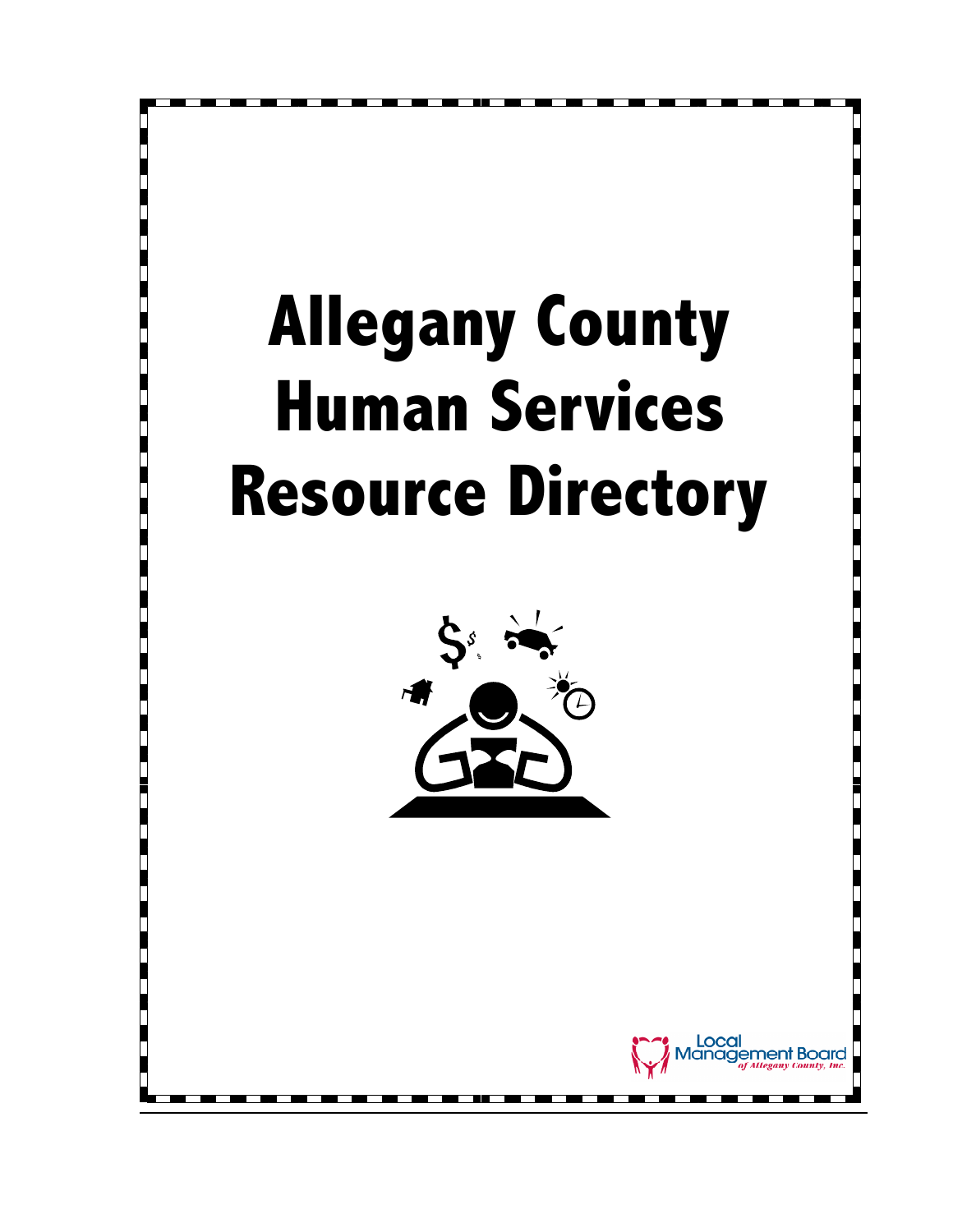This resource directory is the accumulation of the major non-profit and public organizations that provide human services to individuals in our community. This is not a listing of every resource that is available to our community. This directory is available in electronic format in order for individuals to make additions and/or updates for their own purposes. Electronic versions can be obtained by emailing lwitt@allconet.org or can be downloaded from the Local Management Board of Allegany County, Inc.'s website: www.lmb.allconet.org

| <b>Table of Contents</b>         | Page______ |
|----------------------------------|------------|
|                                  |            |
|                                  |            |
|                                  |            |
|                                  |            |
|                                  |            |
|                                  |            |
|                                  |            |
|                                  |            |
| Housing…………………………………………………………6-7 |            |
|                                  |            |
|                                  |            |
|                                  |            |
|                                  |            |
|                                  |            |
|                                  |            |
|                                  |            |
|                                  |            |
|                                  |            |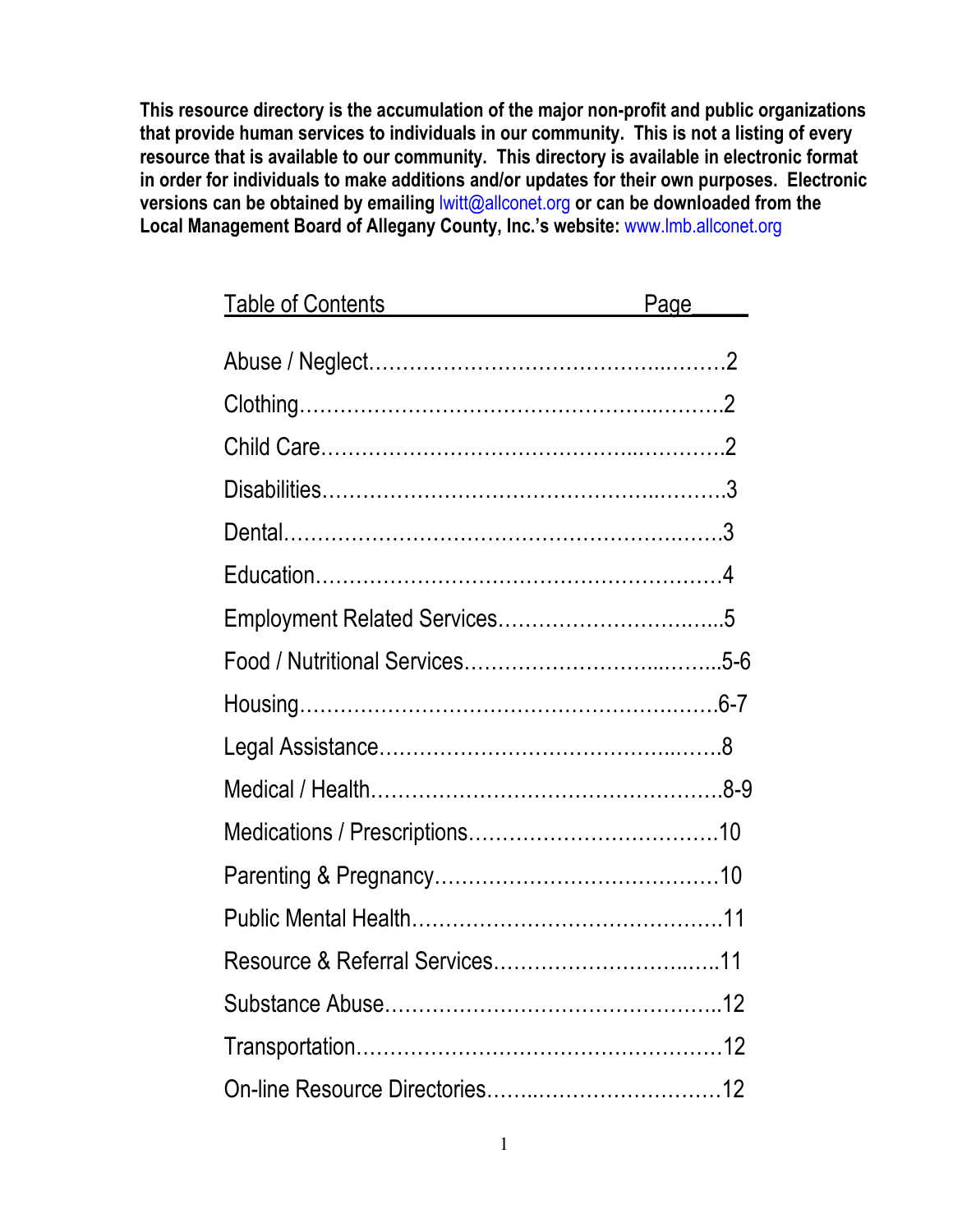#### Abuse/Neglect

| <b>Department of Social Services</b> |                 |
|--------------------------------------|-----------------|
| <b>Adult Services</b>                | 301-784-7050    |
| <b>Child Protective Services</b>     | 301-784-7122    |
| After hours:                         | <b>Call 911</b> |
| The Dove Center (Garrett County)     |                 |
| <b>Grantsville Office</b>            | 301-895-4300    |
| Oakland Office                       | 301-334-6255    |
| 24 Hour Help Line                    | 301-334-9000    |
| Family Crisis Resource Center (MD)   | 301-759-9246    |
| 24 Hour Help Line                    | 301-759-9244    |
| Family Crisis Center (WV)            |                 |
| 24 Hour Help Line                    | 1-800-698-1240  |
| Western Maryland Health Center       | 301-723-4000    |
| To report child abuse in Maryland    | 1-800-332-6347  |
|                                      |                 |

# **Clothing**

| <b>Dress for Success</b> | 301-759-2824 |
|--------------------------|--------------|
| Goodwill Industries      | 301-722-8141 |
| <b>Salvation Army</b>    | 301-777-7600 |

# Child Care

| Office of Child Care                           | 301-777-2385   |
|------------------------------------------------|----------------|
| LOCATE Childcare (Allegany & Garrett counties) | 1-800-924-9188 |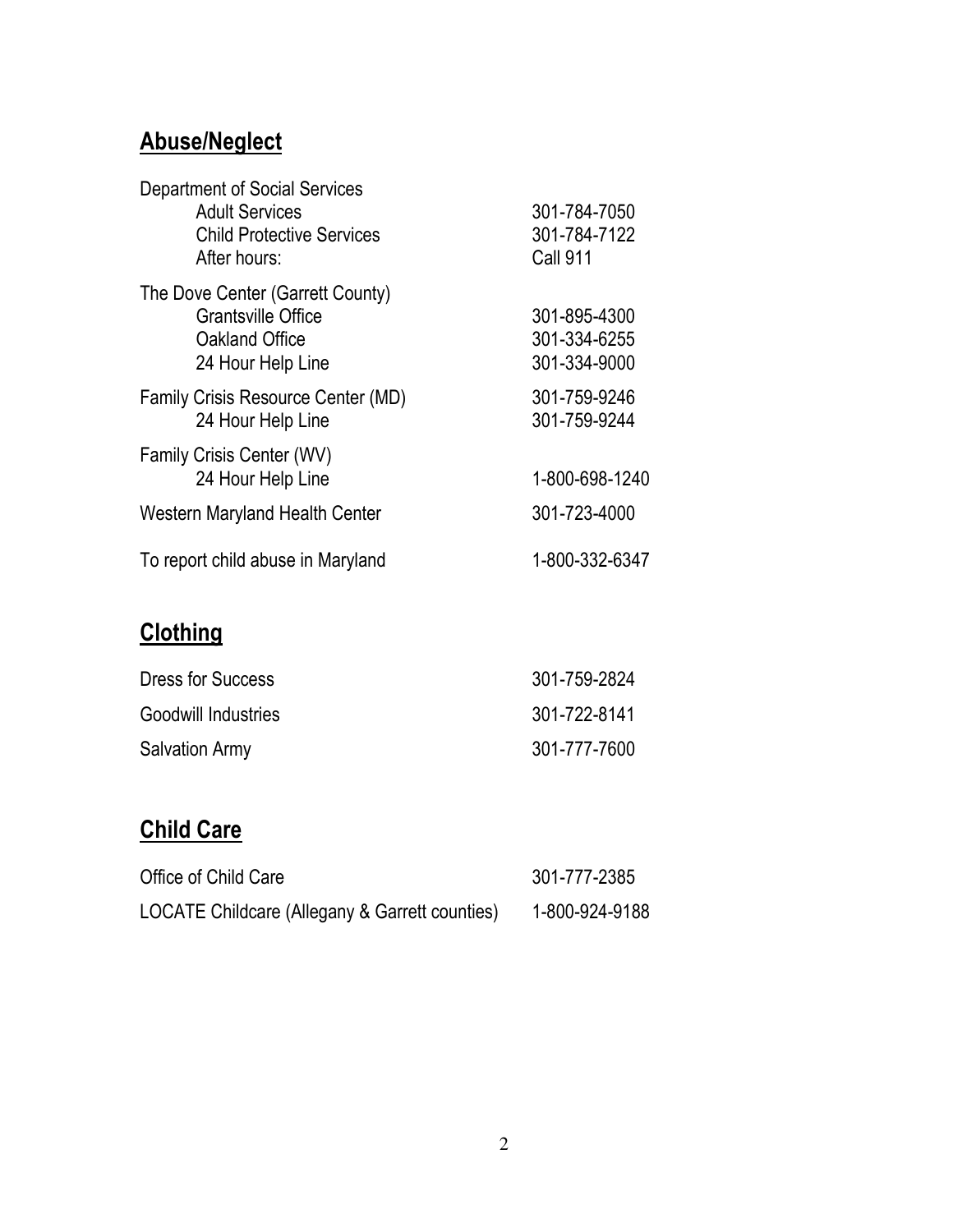# **Disabilities**

| <b>Abilities Network</b>                        | 301-729-7892 |
|-------------------------------------------------|--------------|
| Ali Ghan Shrine Club                            | 301-722-7220 |
| Allegany Co. Public Schools - Special Education | 301-759-2065 |
| Archway                                         | 301-777-1700 |
| Appalachian Crossroads (Garrett County)         | 301-334-8449 |
| <b>Blind Industries</b>                         | 301-724-4111 |
| The Brandenburg Center                          | 301-777-2250 |
| Developmental Disabilities Administration       | 301-739-8177 |
| <b>Division of Rehabilitation Services</b>      | 301-777-2119 |
| <b>Family Support Network</b>                   | 301-689-2407 |
| Friends Aware, Inc.                             | 301-722-7268 |
| <b>Goodwill Industries</b>                      | 301-722-8141 |
| Infants and Toddlers                            | 301-689-6067 |
| LaVale Lions Club                               | 301-729-4166 |
| League for Crippled Children                    | 301-759-2677 |
| <b>Partners for Success</b>                     | 301-689-2407 |
| Ray of Hope                                     | 301-722-4560 |
| <b>Service Coordination</b>                     | 301-722-1470 |
| <b>United Cerebral Palsy</b>                    | 301-722-8436 |
|                                                 |              |

## **Dental**

| Allegany College of Maryland: Cleaning & X-rays | 301-784-5250 |
|-------------------------------------------------|--------------|
| <b>Allegany County Health Department</b>        | 301-759-5030 |
| Allegany Health Right                           | 301-777-7749 |
| <b>Baltimore Dental School</b>                  | 410-706-7104 |
| <b>Garrett County Health Department</b>         | 301-334-7660 |
| Hyndman Area Health Center                      | 814-842-3206 |
| West Virginia State University Dental School    | 304-293-6208 |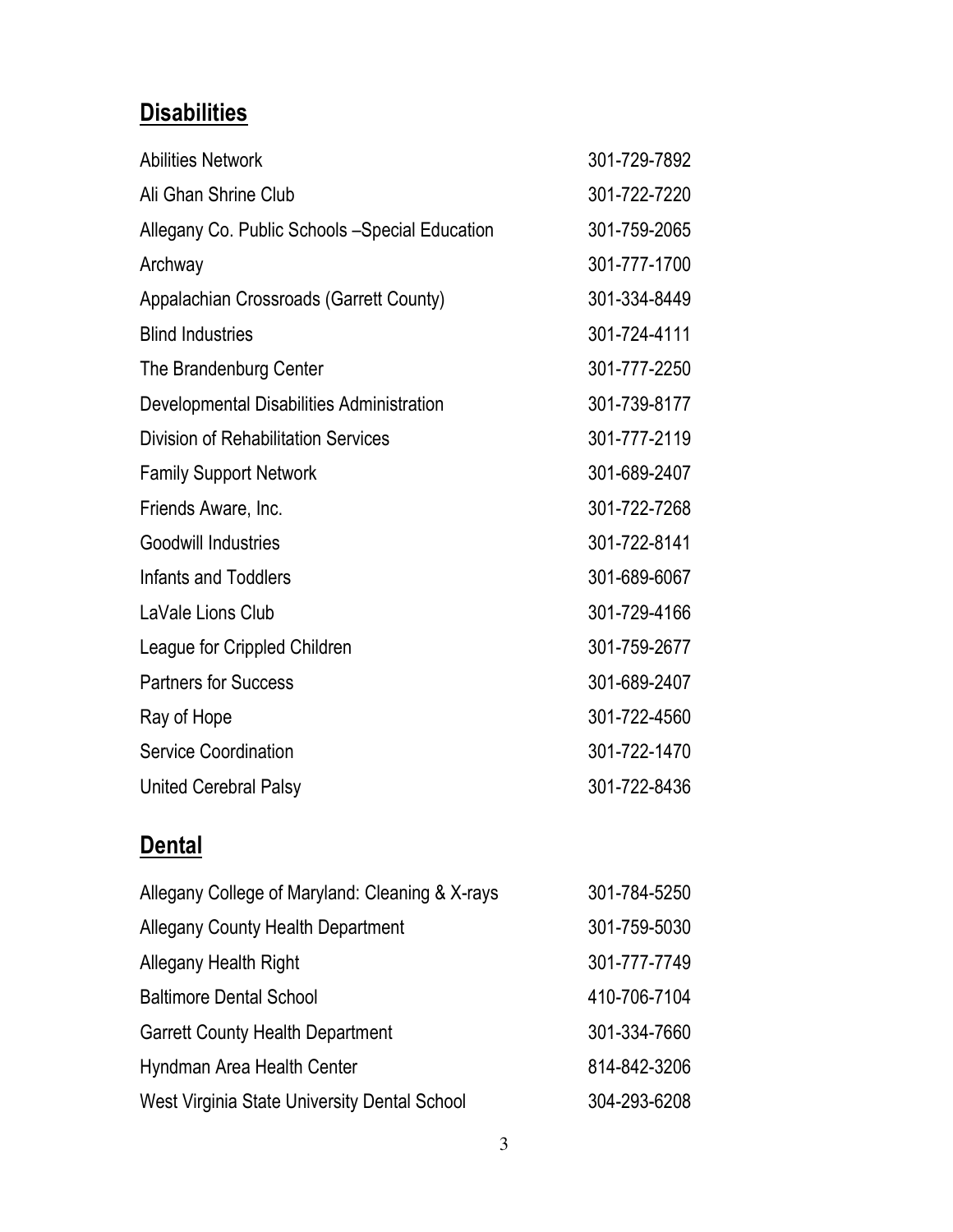## **Education**

| Upward Bound Program - Frostburg State University                                                            | 301-687-4994                                 |
|--------------------------------------------------------------------------------------------------------------|----------------------------------------------|
| Regional Math and Science Center - Frostburg State University                                                | 301-687-4207                                 |
| Read to Succeed- Frostburg State University                                                                  | 301-687-4210                                 |
| <b>Early Head Start</b>                                                                                      | 301-876-9049                                 |
| <b>Head Start Centers</b>                                                                                    | 301-724-2547                                 |
| <b>International Beauty School</b>                                                                           | 301-777-3020                                 |
| <b>Adult Education</b>                                                                                       |                                              |
| Allegany College of Maryland                                                                                 | 301-784-5005                                 |
| <b>Allegany County Public School System</b><br><b>External Diploma Program</b><br><b>GED/Adult Education</b> | 301-759-2000<br>301-724-0749<br>301-724-0749 |
| <b>Center for Career and Technical Education</b>                                                             | 301-729-6486                                 |
| <b>Cumberland YMCA Family Center</b>                                                                         | 301-724-5445                                 |
| <b>Frostburg State University</b>                                                                            | 301-687-4000                                 |
| Garrett College of Maryland                                                                                  | 301-387-3000                                 |
| The Judy Center                                                                                              | 301-689-8489                                 |
| Potomac State College of WVU                                                                                 | 304-788-6820                                 |
| West Virginia State University                                                                               | 304-293-2121                                 |
| <b>Local Labor Unions</b>                                                                                    |                                              |
| <b>American Postal Workers Union</b>                                                                         | 301-724-6474                                 |
| <b>Carpenters Local Union</b>                                                                                | 301-722-2141                                 |
| <b>Cumberland Firefighters Local 1715</b>                                                                    | 301-784-1715                                 |
| International Union of Operating Engineers                                                                   | 301-777-1212                                 |
| <b>Iron Workers</b>                                                                                          | 301-777-7433                                 |
| Laborer's International Union of N. America                                                                  | 301-729-9201                                 |
| <b>Operative Plasterers &amp; Cement Masons</b>                                                              | 304-788-7890                                 |
| <b>Painters &amp; Allied Trades</b>                                                                          | 304-738-8772                                 |
| <b>Plumbers &amp; Steamfitters</b>                                                                           | 301-722-8515                                 |
| <b>Sheet Metal Workers</b>                                                                                   | 301-724-2416                                 |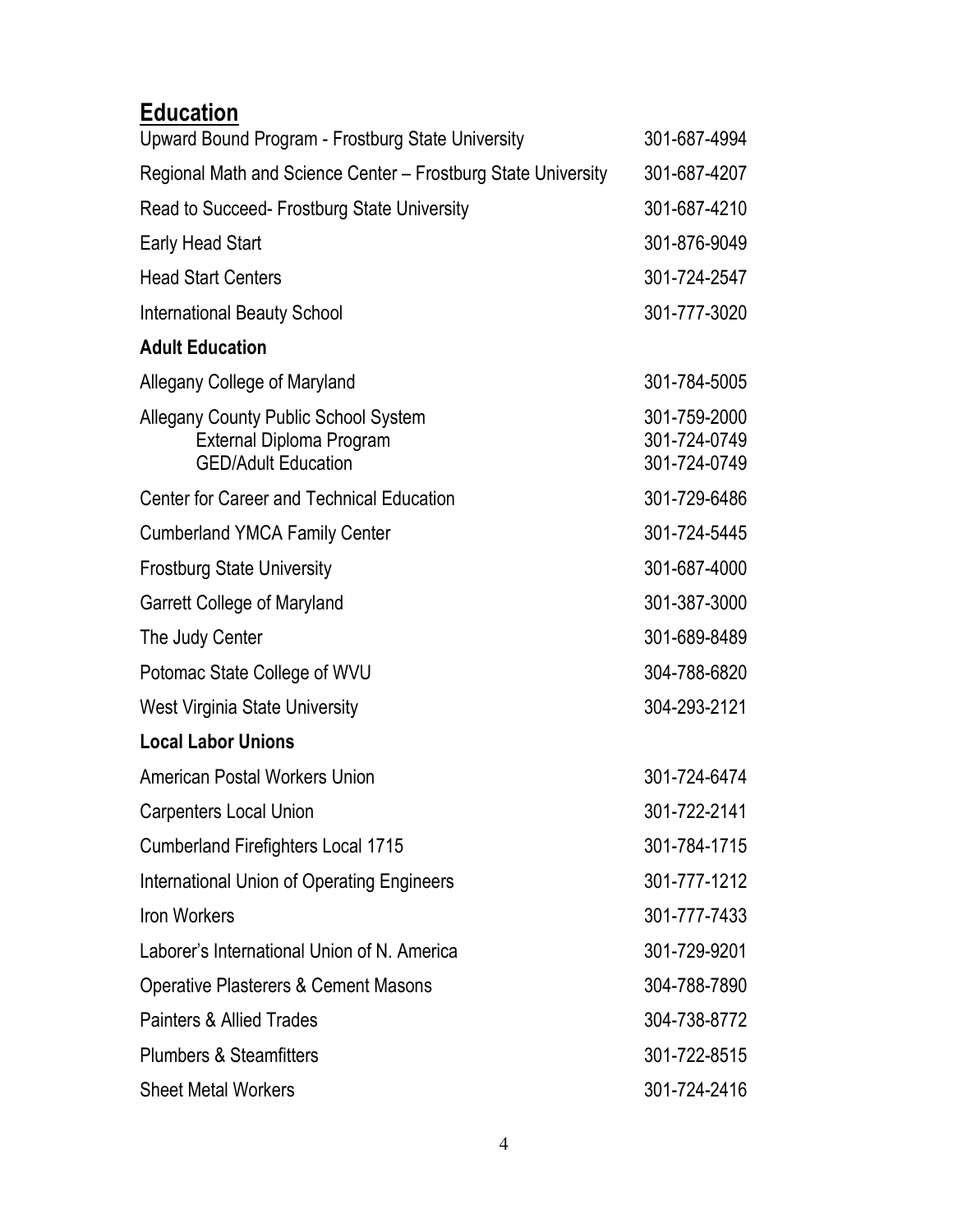## Employment Related Services

| <b>ACT Personnel</b>                       | 301-724-1025 |
|--------------------------------------------|--------------|
| <b>Blind Industries</b>                    | 301-724-4111 |
| <b>Division of Rehabilitation Services</b> | 301-777-2119 |
| <b>Friends Aware</b>                       | 301-722-7268 |
| <b>Goodwill Industries</b>                 | 301-722-8141 |
| The One-Stop Job Center                    | 301-777-1221 |
| <b>Western Maryland Consortium</b>         | 301-777-1221 |
| Job Fairs:                                 |              |
| Allegany College of MD                     | 301-784-5005 |
| Garrett College of MD                      | 301-387-3000 |

#### Food / Nutritional Services

| Angel Food Network<br>Refuge House<br><b>Central United Methodist</b><br><b>Light House COG Prophecy</b> | 301-724-2378<br>301-724-4080<br>301-777-9220 |
|----------------------------------------------------------------------------------------------------------|----------------------------------------------|
| <b>Christ United Methodist- Cumberland</b>                                                               | 301-777-1561                                 |
| <b>Cumberland Church of God</b>                                                                          | 301-724-2378                                 |
| <b>Department of Social Services</b><br><b>Food Supplement Program</b>                                   | 301-784-7000                                 |
| <b>Frostburg Pantry</b>                                                                                  | 301-689-3660                                 |
| George's Creek Food Pantry                                                                               | 301-463-5245                                 |
| Healing Hunger Food Services - Ridgeley, WV                                                              | 304-738-3999                                 |
| Healing Hunger - Nave's Crossroads                                                                       | 301-724-4467                                 |
| <b>Healing Hunger-Oldtown</b>                                                                            | 301-478-5448                                 |
| HRDC Nutrition Program for the Elderly                                                                   | 301-777-5970                                 |
| Interfaith Community Pantry                                                                              | 301-777-7882                                 |
| LaVale Assembly Church                                                                                   | 301-759-2863                                 |
| LaVale United Methodist Church                                                                           | 301-729-3523                                 |
|                                                                                                          |                                              |

*(Food / Nutritional Services continued on next page)*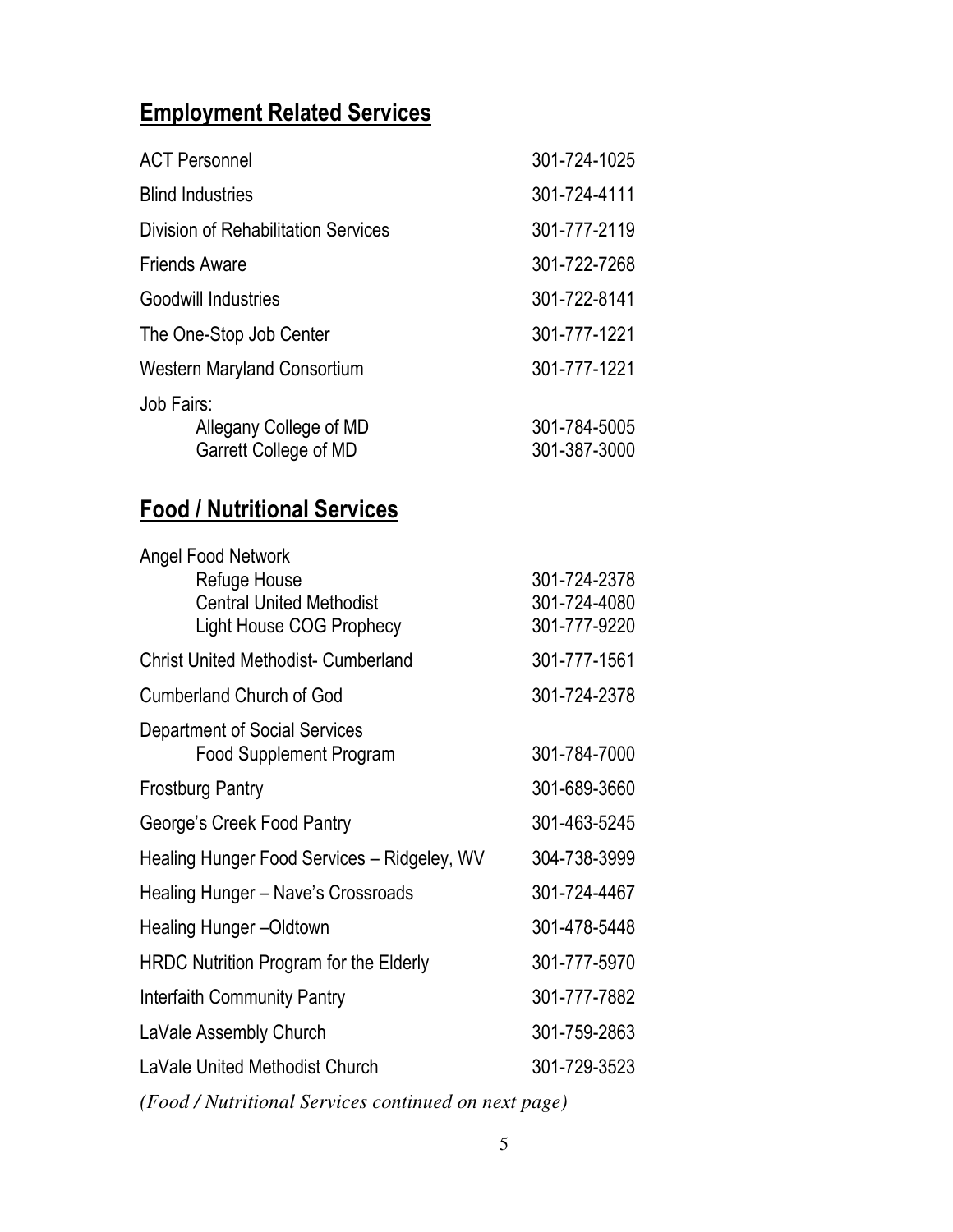# Food / Nutritional Services (Continued)

| 301-729-1805 |
|--------------|
| 301-777-4048 |
| 301-689-6249 |
| 301-729-1747 |
| 301-520-6512 |
| 301-777-7600 |
| 301-722-5190 |
| 301-777-3131 |
| 301-777-2990 |
| 301-777-1826 |
| 301-729-1585 |
| 301-759-5022 |
| 301-759-9355 |
|              |

## **Housing**

#### Emergency Shelter:

| <b>Family Crisis Resource Center:</b><br>Women & Children- Victims of Domestic Violence and/or Homeless                                                                                                                                     | 301-759-9246                                                                 |
|---------------------------------------------------------------------------------------------------------------------------------------------------------------------------------------------------------------------------------------------|------------------------------------------------------------------------------|
| Human Resource Development Commission, Laura's Anchor: Women & Children                                                                                                                                                                     | 301-777-8286                                                                 |
| Union Rescue Mission                                                                                                                                                                                                                        | 301-724-1585                                                                 |
| <b>Red Cross</b><br>Cumberland<br>Westernport<br><b>Garrett County</b>                                                                                                                                                                      | 301-722-1760<br>301-359-9450<br>301-387-2570                                 |
| After-Hours Emergency Shelter:<br><b>Cumberland City Police Department</b><br><b>Frostburg City Police Department</b><br><b>Allegany County Sheriff's Office</b><br><b>Allegany County Bureau of Police</b><br><b>Maryland State Police</b> | 301-777-1600<br>301-689-3000<br>301-777-5959<br>301-777-1000<br>301-729-2101 |
| (Housing continued on next page)                                                                                                                                                                                                            |                                                                              |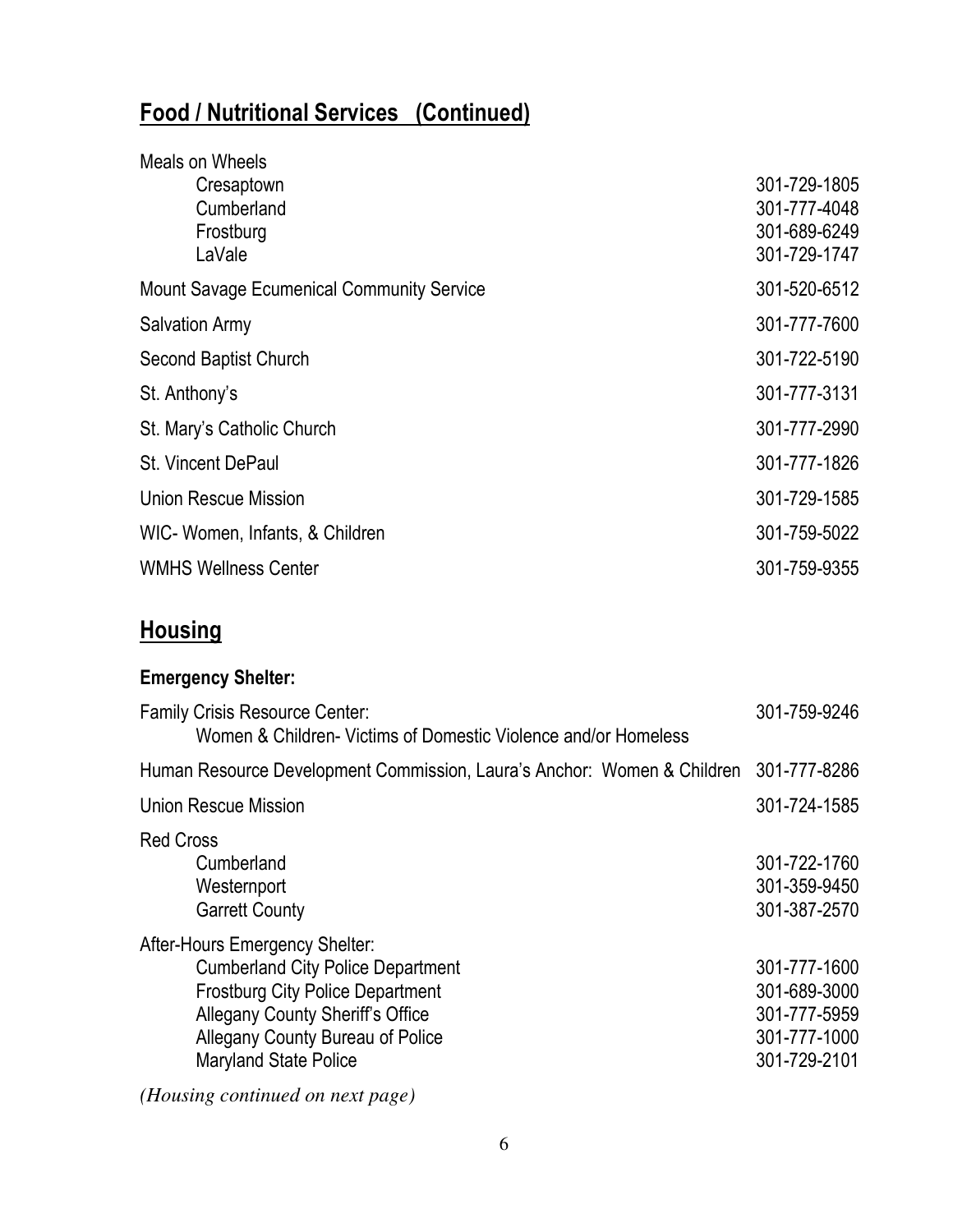# Housing (Continued)

| Low Income:                                                                         |              |
|-------------------------------------------------------------------------------------|--------------|
| Allegany Co. Dept. of Community Development Housing Division                        | 301-777-2372 |
| Allegany Housing Authority of Allegany County                                       | 301-759-2880 |
| <b>Cumberland Housing Authority</b>                                                 | 301-724-6606 |
| Department of Social Services: Resource Management                                  | 301-784-7150 |
| <b>Frostburg Housing Authority</b>                                                  | 301-689-9700 |
| Housing and Urban Development: City of Cumberland                                   | 301-759-6659 |
| Shelter Plus: Referral with Mental Health Diagnosis                                 | 301-759-5070 |
| YMCA: Housing for Men and Single Parents with Children                              | 301-724-5445 |
| <b>Senior Housing:</b><br><b>Booth Towers</b>                                       | 301-777-7603 |
| The Cascades                                                                        | 301-724-3033 |
| <b>Cumberland Arms</b>                                                              | 301-724-0341 |
| <b>Cumberland Manor</b>                                                             | 301-777-5186 |
| <b>Frostburg Height Apartments</b>                                                  | 301-689-2268 |
| John F. Kennedy Apartments                                                          | 301-724-1544 |
| Kensington-Algonquin                                                                | 301-777-8800 |
| <b>Queen City Towers</b>                                                            | 301-722-7977 |
| <b>Willow Valley Apartments</b>                                                     | 301-777-1254 |
| <b>Rental / Emergency Assistance:</b><br>Associated Charities: Emergency Assistance | 301-784-7254 |
| Allegany County Department of Social Services                                       | 301-784-7000 |
| <b>Garrett County Department of Social Services</b>                                 | 301-533-3000 |
| Mineral County Department of Health & Human Resources                               | 304-788-4150 |
| Rental Assistance Program                                                           | 301-777-2372 |
| <b>Salvation Army</b>                                                               | 301-777-7600 |
| Human Resource Development Commission: Energy Assistance                            | 301-777-8550 |
| <b>Home Repairs:</b><br>Camp Hope                                                   | 301-689-6626 |
| <b>NAILS</b>                                                                        | 301-777-7134 |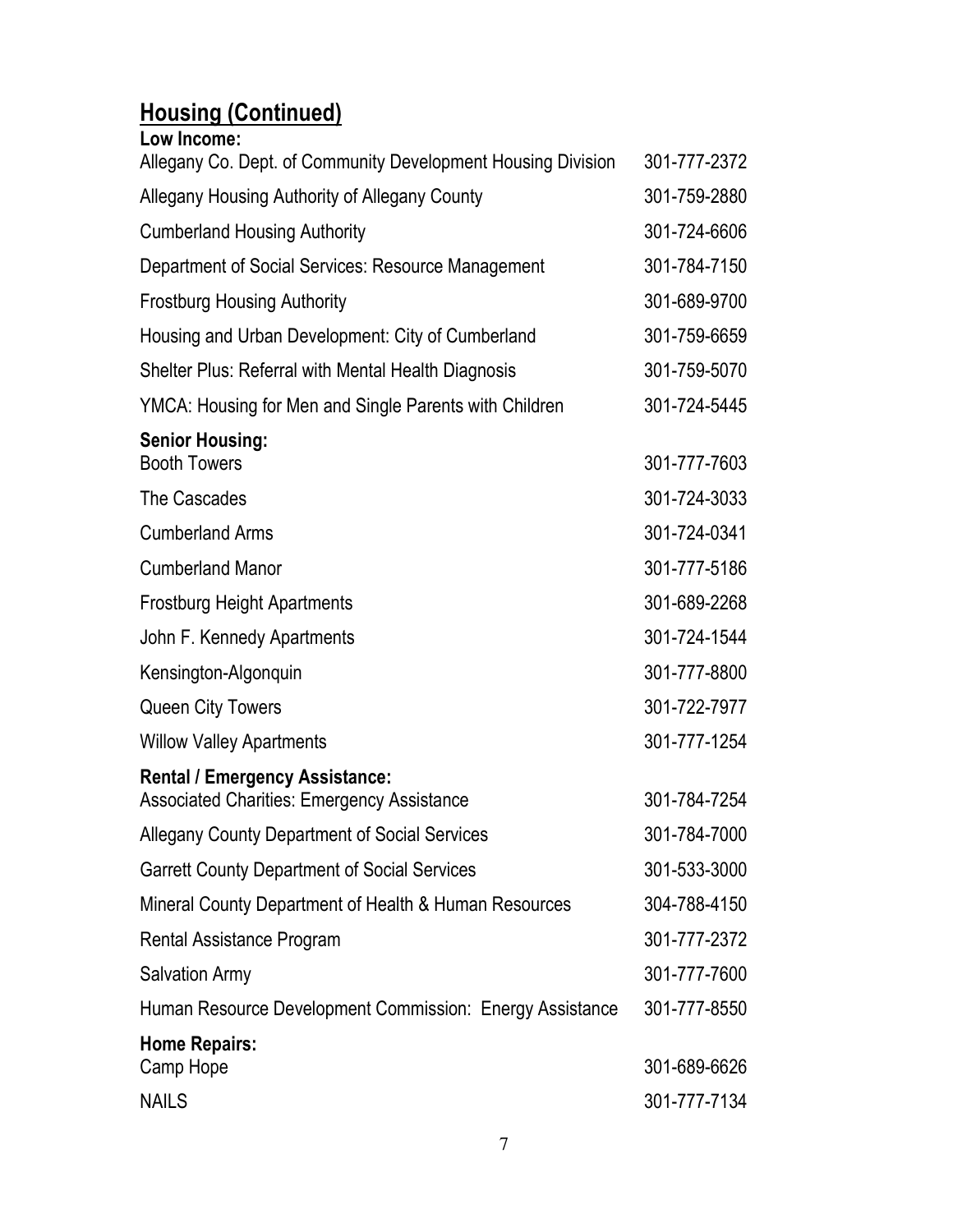## Legal Assistance

| <b>Allegany County Circuit Court Domestic Mediation Program</b>                                                           | 301-777-2102 |
|---------------------------------------------------------------------------------------------------------------------------|--------------|
| Allegany County Department of Juvenile Services                                                                           | 301-777-2131 |
| <b>Allegany County Public Defender</b>                                                                                    | 301-777-2142 |
| Allegany Law                                                                                                              | 301-722-3390 |
| <b>Community Mediation and Conflict Resolution Center</b>                                                                 | 301-759-6658 |
| Division of Parole & Probation                                                                                            | 301-784-8110 |
| <b>Garrett County Department of Juvenile Services</b>                                                                     | 301-334-8608 |
| Human Resource Development Commission<br>Guardianship Program:<br>Act on behalf of the ward as a surrogate decision-maker | 301-777-5970 |
| Ombudsman Program:<br>Advocates for residents in nursing homes, assisted living, & extended care units                    | 301-777-5970 |
| Legal Aide Bureau                                                                                                         | 301-777-7474 |
| <b>MD States Attorney's Office</b>                                                                                        | 301-777-5962 |
| Northern District of WV States Attorney's Office                                                                          | 304-234-0100 |
| WV Supreme Court of Appeals – Juvenile Probation                                                                          | 304-788-6720 |
|                                                                                                                           |              |

#### Medical / Health

| <b>Allegany County Health Department</b>                                                              | 301-759-5000 |
|-------------------------------------------------------------------------------------------------------|--------------|
| <b>Adult Evaluation &amp; Review Services</b>                                                         | 301-759-5210 |
| <b>Blood Pressure Screening</b>                                                                       | 301-759-5090 |
| <b>Breast &amp; Cervical Cancer Screening</b>                                                         | 301-759-5083 |
| <b>Colorectal Cancer Control Program</b>                                                              | 301-759-5121 |
| <b>HIV Case Management</b>                                                                            | 301-759-5085 |
| <b>Immunization Clinic</b>                                                                            | 301-759-5082 |
| Lead Intervention                                                                                     | 301-759-5077 |
| Medical Assistance Personal Care Program                                                              | 301-759-5089 |
| <b>Sexually Transmitted Diseases Program</b>                                                          | 301-759-5082 |
| <b>School Health</b>                                                                                  | 301-759-5088 |
| <b>Tuberculosis Program</b>                                                                           | 301-759-5082 |
| Area Agency on Aging: Senior Health Insurance Counseling<br>(Medical / Health continued on next page) | 301-777-5970 |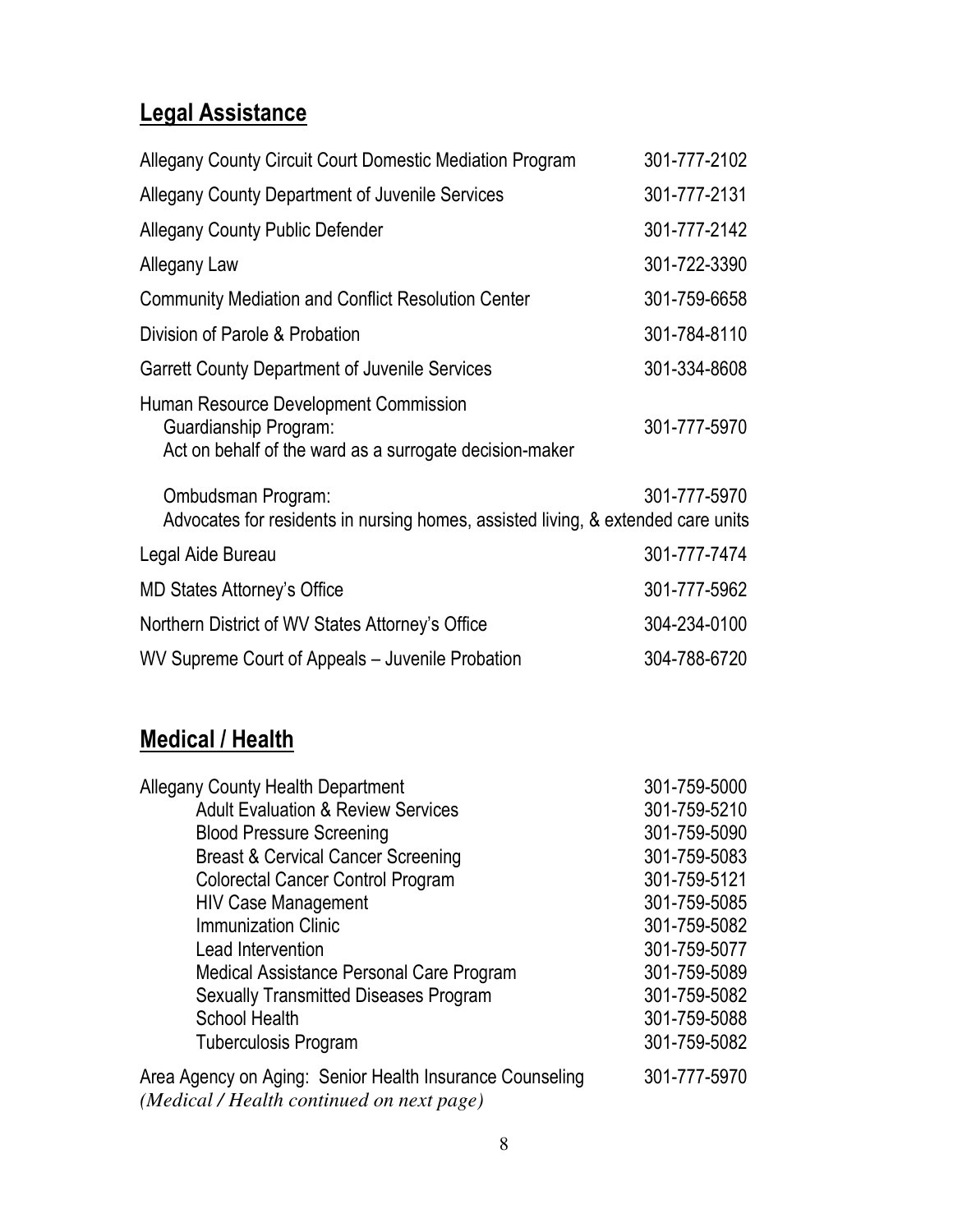#### Medical / Health (Continued)

| Community Health Access Program (CHAP)                                                    | 301-777-7749   |
|-------------------------------------------------------------------------------------------|----------------|
| Dept. of Social Services Medical Assistance                                               | 301-784-7000   |
| The June Foundation:<br>Transportation to appointments for pregnant women                 | 301-759-5077   |
| Maryland Children's Health Program (MCHIP)                                                | 301-759-5076   |
| Maryland Primary Adult Care (PAC)                                                         | 1-800-226-2142 |
| <b>Tri-State Community Health Center</b>                                                  | 301-722-3270   |
| <b>Well Mobile</b>                                                                        | 301-697-1469   |
| Western Maryland Health Systems Wellness Center<br><b>Health Education and Screenings</b> | 301-759-9355   |

Western Maryland Health Systems Financial Assistance Program If patient's last name begins with:

|                                                                                         | A-D<br>E-LEA<br>LEB-ROC<br>$ROD - Z$ | 301-723-4217<br>301-723-1638<br>301-723-4457<br>301-723-1637 |
|-----------------------------------------------------------------------------------------|--------------------------------------|--------------------------------------------------------------|
| <b>Adult Day Care Facilities:</b>                                                       |                                      |                                                              |
| <b>Allegany County</b><br><b>Willow Creek Center</b><br>Lonaconing Georges Creek Center |                                      | 301-777-8422<br>301-463-4085                                 |
| <b>Covenant House</b>                                                                   |                                      | 301-722-6681                                                 |
| Evergreen Adult Day Services                                                            |                                      | 301-777-2650                                                 |
| Mountain Glade Adult Day Services                                                       |                                      | 301-334-0585                                                 |
|                                                                                         |                                      |                                                              |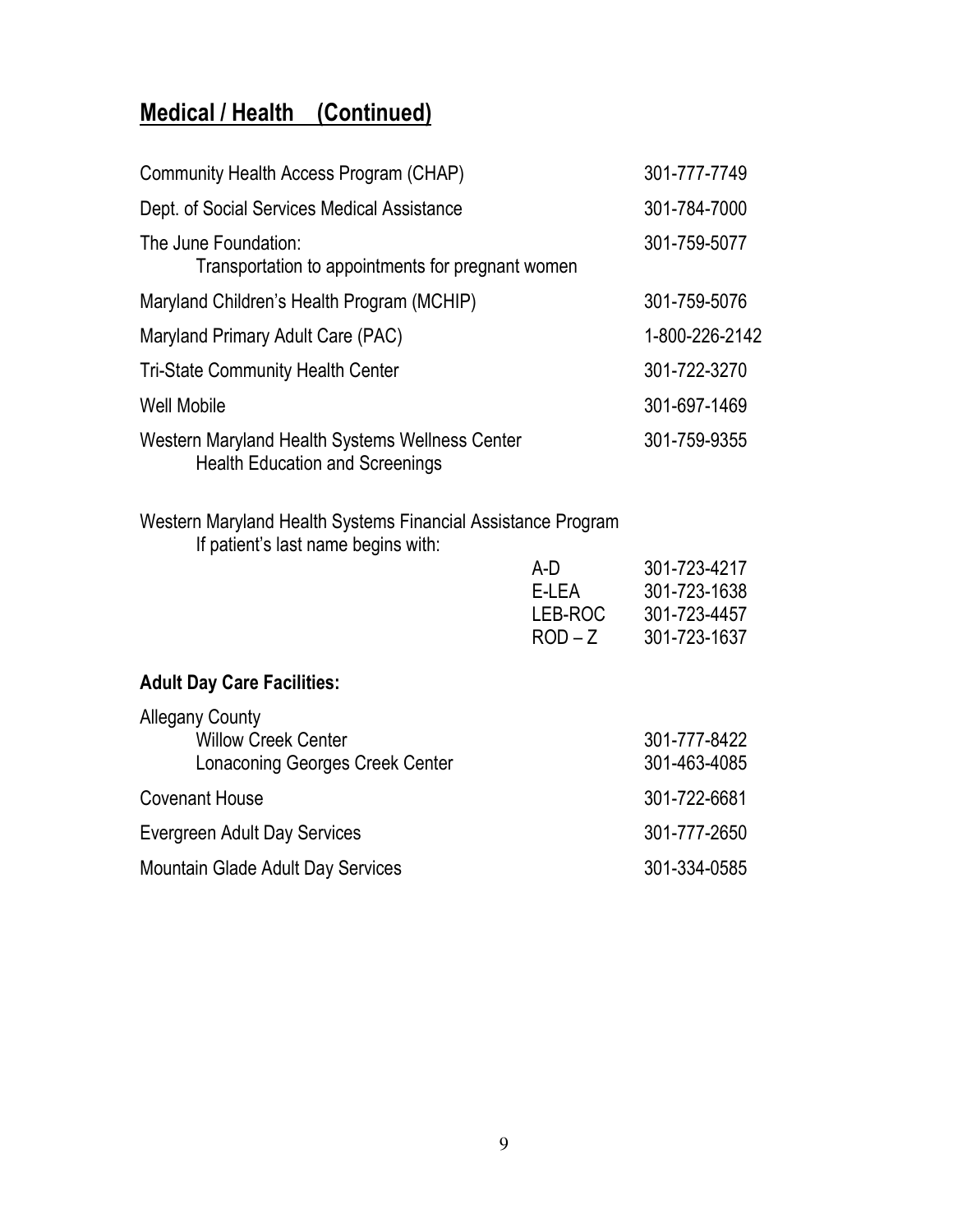## Medications/Prescriptions

| <b>Associated Charities:</b>                                 |                |
|--------------------------------------------------------------|----------------|
| <b>Emergency Prescriptions</b>                               | 301-784-7053   |
| Long-Term Prescriptions                                      | 301-784-7073   |
| County United Way: Family Wise Prescription Assistance Cards | 301-722-2700   |
| Maryland Pharmacy Assistance Program                         | 1-800-492-1974 |

## **Parenting & Pregnancy**

| Allegany Co. Health Department<br><b>Bicycle Helmets</b><br><b>Child Safety Seats</b>                    | Family Planning & Pregnancy Prevention<br><b>Improved Pregnancy Outcome</b><br>Women, Infants, and Children (WIC) |                                                     | 301-759-5123<br>301-759-5123<br>301-759-5084<br>301-759-5077<br>301-759-5020 |
|----------------------------------------------------------------------------------------------------------|-------------------------------------------------------------------------------------------------------------------|-----------------------------------------------------|------------------------------------------------------------------------------|
| <b>Cumberland YMCA Family Center</b>                                                                     |                                                                                                                   |                                                     | 301-724-5445                                                                 |
| Allegany County Department of Social Services<br>Adoptions<br><b>Child Support</b><br><b>Foster Care</b> |                                                                                                                   |                                                     | 301-784-7063<br>301-784-7000<br>301-784-7092                                 |
| The Family Junction                                                                                      |                                                                                                                   |                                                     | 301-777-2858                                                                 |
| <b>First Way Pregnancy Support Center</b><br>24 Hour Helpline                                            |                                                                                                                   |                                                     | 301-729-1970<br>1-800-848-5683                                               |
| Le Leche League                                                                                          |                                                                                                                   | 301-687-0126 301-334-5788 240-727-6680 301-722-5385 |                                                                              |
| March of Dimes                                                                                           |                                                                                                                   |                                                     | 301-722-5818                                                                 |
| Western Maryland Health System- Prenatal Classes                                                         |                                                                                                                   |                                                     | 301-759-9355                                                                 |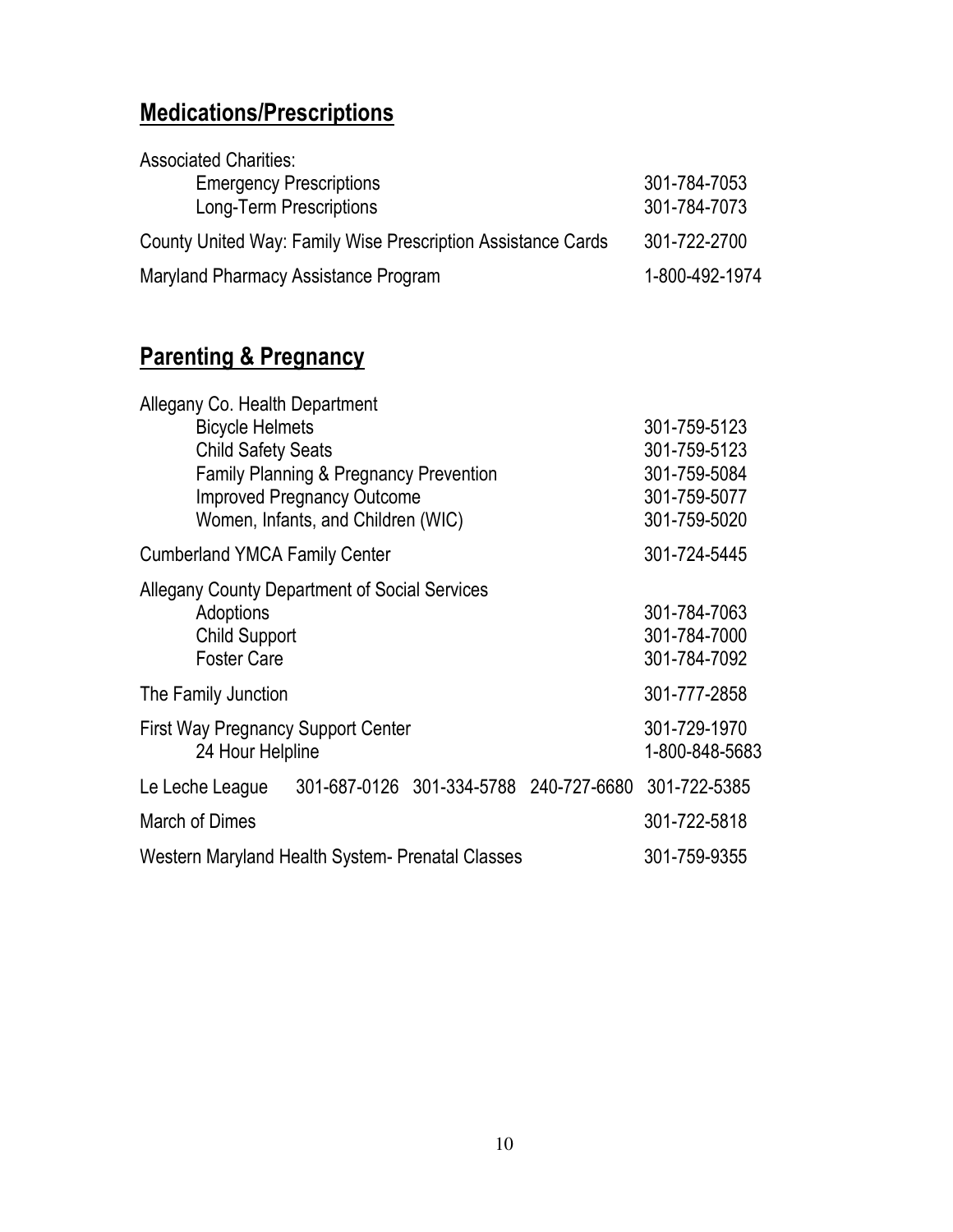#### Public Mental Health

#### Outpatient Mental Health Clinics

| <b>Allegany County Health Department</b><br><b>Outpatient Mental Health Clinic</b> | 301-759-5280 |
|------------------------------------------------------------------------------------|--------------|
| Pressley Ridge of Western MD (Children Only)                                       | 301-724-8413 |
| Villa Maria of Mountain Maryland                                                   | 301-777-8685 |
| Western Maryland Health Systems<br>Behavioral Health Program (Adults Only)         | 301-723-5030 |
| <b>Psychiatric Rehabilitation Programs</b>                                         |              |
| <b>Archway Station</b>                                                             | 301-777-1700 |
| Mental Health Center of Western MD                                                 | 301-689-5034 |
| <b>Consumer Advocacy /Drop-In Center</b>                                           |              |
| Hope Station, Inc.                                                                 | 240-362-7168 |
| <b>Mental Health Case Management</b>                                               |              |
| <b>Garrett County Lighthouse</b>                                                   | 301-334-9126 |
| Mental Health Systems Office/ CSA                                                  | 301-759-5070 |

\*The above listed mental health providers accept Medicaid & uninsured individuals who meet identified criteria.

#### Resource and Referral Services

| The Family Network       | 301-777-2005 |
|--------------------------|--------------|
| The Family Service Agent | 240-580-2332 |
| County United Way, Inc.  | 301-722-2700 |